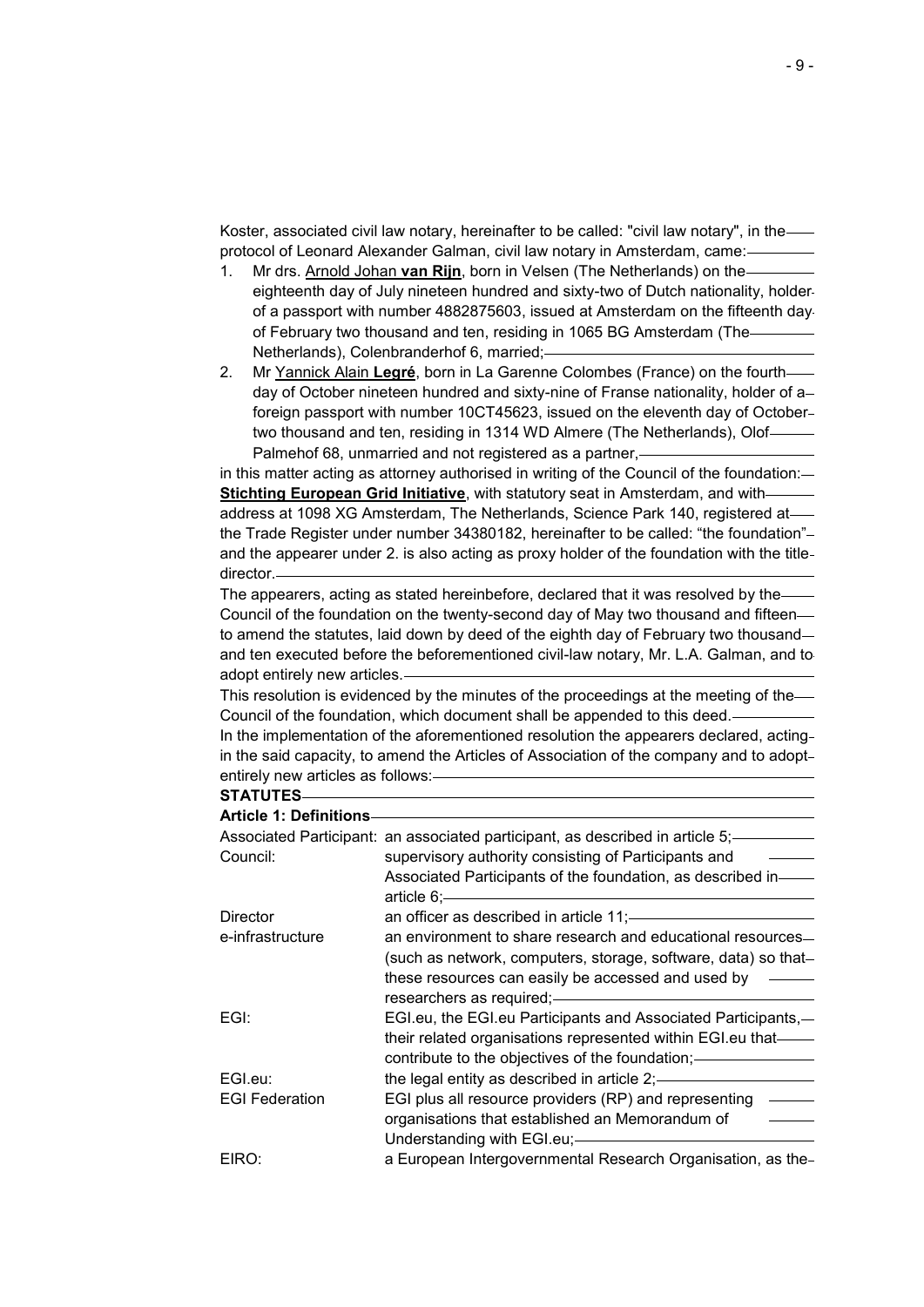|                       |                                                                                    | European Organization for Nuclear Research (CERN); the-                                                                |  |
|-----------------------|------------------------------------------------------------------------------------|------------------------------------------------------------------------------------------------------------------------|--|
|                       |                                                                                    | European Fusion Development Agreement (EFDA); the-                                                                     |  |
|                       |                                                                                    | European Molecular Biology Laboratory (EMBL); the                                                                      |  |
|                       |                                                                                    | European Space Agency (ESA); the European Organisation-                                                                |  |
|                       |                                                                                    | for Astronomical Research in the Southern Hemisphere————                                                               |  |
|                       |                                                                                    | (ESO); the European Synchrotron Radiation Facility (ESRF)-                                                             |  |
|                       |                                                                                    | and the Institut Laue-Langevin (ILL); <b>Consumers and the Institut Laue-Langevin (ILL)</b> ;                          |  |
|                       | Executive Board:                                                                   | the Board of the foundation in the sense of article 291 of Book-                                                       |  |
|                       |                                                                                    | 2 of the Netherlands Civil Code, as described in article 8;-                                                           |  |
| ERIC:                 |                                                                                    | a European Research Infrastructure Consortium, as                                                                      |  |
|                       |                                                                                    | defined by the Council Regulation (EC) Number                                                                          |  |
|                       |                                                                                    | 723/2009 of the twenty-fifth day of June two thousand<br>$\overline{\phantom{a}}$                                      |  |
|                       |                                                                                    | and nine and legally established by a decision of the                                                                  |  |
|                       |                                                                                    | European Commission;-                                                                                                  |  |
| NGI:                  |                                                                                    | an entity in a sovereign state fulfilling the following criteria:-                                                     |  |
|                       |                                                                                    | have a mandate to represent a national e-<br>a)                                                                        |  |
|                       |                                                                                    | infrastructure in all matters falling within the scope of-                                                             |  |
|                       |                                                                                    |                                                                                                                        |  |
|                       |                                                                                    | be the only organization having the mandate<br>b)                                                                      |  |
|                       |                                                                                    | described in (a) for its country and thus provide a—                                                                   |  |
|                       |                                                                                    | single contact point at the national level; ____________                                                               |  |
|                       |                                                                                    | be able to commit to EGI eu financially i.e. to pay the-<br>c)                                                         |  |
|                       |                                                                                    | agreed EGI.eu financial contribution;-                                                                                 |  |
|                       |                                                                                    | be able to nominate a representative duly authorized-<br>d)                                                            |  |
|                       |                                                                                    | to deliberate, negotiate and decide on all matters-                                                                    |  |
|                       |                                                                                    | falling within the mandate of the Council;-                                                                            |  |
|                       |                                                                                    | have a sustainable structure or be represented by a—<br>e)                                                             |  |
|                       |                                                                                    | legal structure which has a sustainable structure in-                                                                  |  |
|                       |                                                                                    | order to commit to EGI.eu in the long term;-                                                                           |  |
|                       | e-infrastructure:                                                                  | an environment to share research and educational resources-                                                            |  |
|                       |                                                                                    | (e.g. network, computers, storage, software, data) so that-                                                            |  |
|                       |                                                                                    | these resources can easily be accessed and used by -                                                                   |  |
|                       |                                                                                    |                                                                                                                        |  |
|                       | Participant:                                                                       | a participant of the Foundation, as described in article 5; —                                                          |  |
|                       | Sovereign State:                                                                   | a state which is a member state of the United Nations.                                                                 |  |
|                       |                                                                                    | Article 2: Name and seat-<br><u> </u>                                                                                  |  |
| 1.                    |                                                                                    | The foundation bears the name: Stichting EGI, also called: the EGI Foundation,-                                        |  |
|                       | abbreviated as: EGI.eu.-                                                           |                                                                                                                        |  |
| 2.                    |                                                                                    | It has its registered seat in the municipality of Amsterdam, the Netherlands.                                          |  |
| Article 3: Objective- |                                                                                    |                                                                                                                        |  |
| 1.                    |                                                                                    | The objective of the foundation is to coordinate and develop, in collaboration with-                                   |  |
|                       | its Participants, an e-infrastructure that provides long-term distributed compute- |                                                                                                                        |  |
|                       |                                                                                    | and storage resources for performing research and innovation activities. —————                                         |  |
|                       | The foundation seeks to attain said objectives by amongst others:-<br>2.           |                                                                                                                        |  |
|                       | a.                                                                                 | coordinating relevant e-infrastructure activities between its Participants;-                                           |  |
|                       | b.                                                                                 | coordinating and participating in e-infrastructure projects;-<br>encouraging proposals for e-infrastructure projects;- |  |
|                       | C.                                                                                 |                                                                                                                        |  |
|                       |                                                                                    |                                                                                                                        |  |
|                       |                                                                                    |                                                                                                                        |  |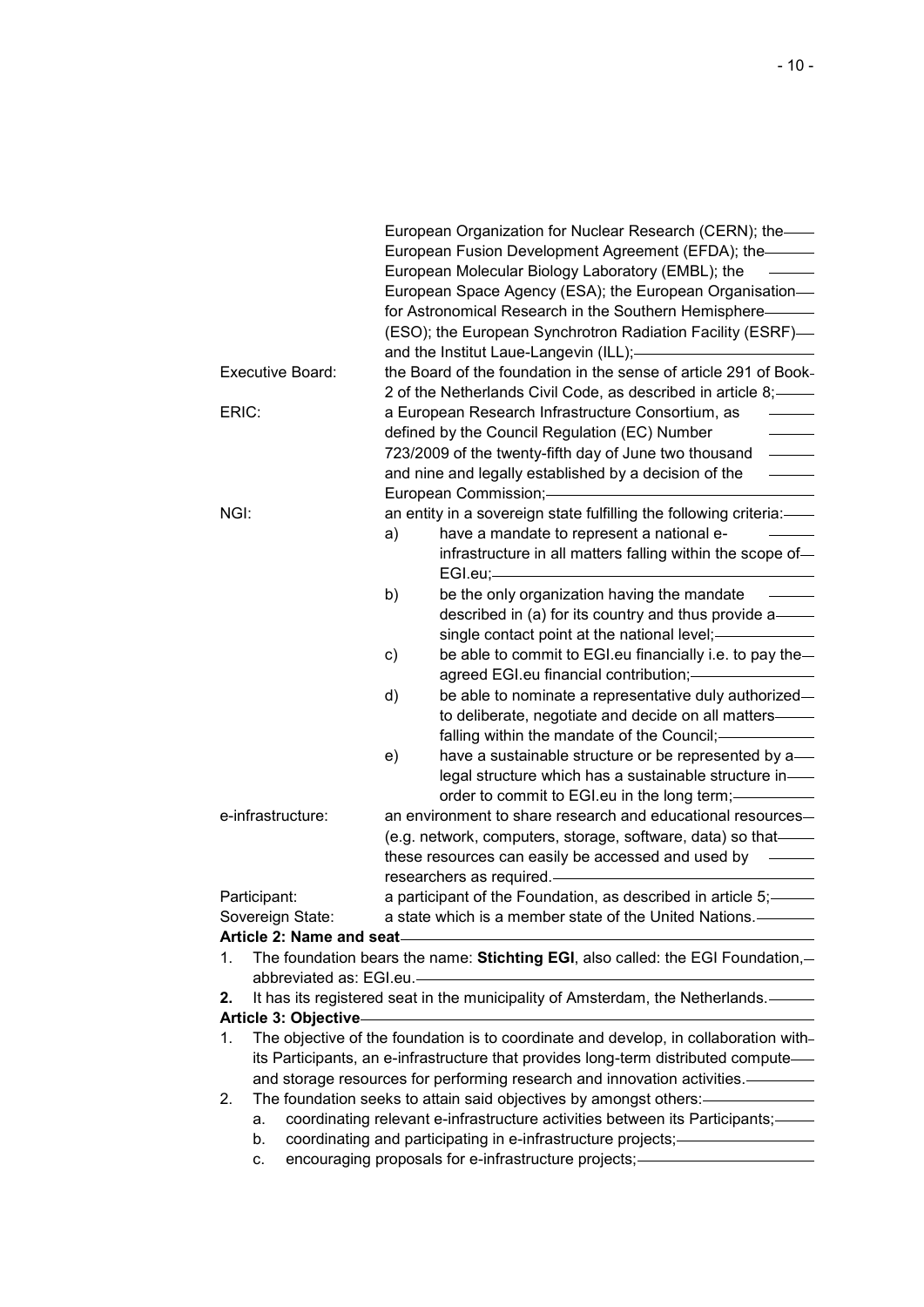- d. supporting and facilitating initiatives in the field of relevant e-infrastructures;
- e. encouraging and coordinating innovation in the field of e-infrastructures;
- f. all which is connected or which could be conducive to the above, in the widest sense of the word.
- 3. In order to realise the objective, the foundation may participate in and cooperate with other organisations with a similar or related objective. Participation in orincorporation of legal entities is only allowed after approval of the Council by a qualified majority vote as described in article 7 paragraph 6.
- 4. The foundation is a not-for-profit organisation.
- 5. With respect to non-proliferation issues related to e-infrastructures, the participants will take all necessary measures to comply with the framework set up by the European Union and additional domestic legislation regarding export controls of dual-use items (including software and technology) and technical assistance.

# **Article 4: Capital**

- 1. The capital of the foundation is formed by:
	- a. financial contributions paid by the Participants and Associated Participants;
	- b. European and (governmental) subsidies;
	- c. other contributions and donations;
	- d. testamentary dispositions, bequests and gifts;
	- e. other revenues.

2. Testamentary dispositions may only be accepted with the benefit of inventory.—

**Article 5: Participants and Associated Participants**

- 1. The foundation has Participants and Associated Participants.
- 2. Participants and Associated Participants can be NGIs, EIROs, ERICs and suchother legal entities, in their own capacity or as representative of a consortium, that contribute to the objective of the foundation.
- 3. Participants and Associated Participants have to meet the requirements, as laid down in this article and have to be admitted by the Executive Board after approval of the Council.
- 4. Participants and Associated Participants are required to pay the foundation the financial contributions, to be proposed by the Executive Board and confirmed by the Council by a qualified majority, as described in article 7 paragraph 6.
- 5. A Participant or Associated Participant will cease to be a Participant or Associated Participant:
	- a. as a result of its dissolution;
	- b. by giving three months written notice of termination;-
	- c. if it goes into bankruptcy, or applies for a suspension of payments;
	- d. as a result of its expulsion by the Council; a resolution to this end requires a qualified majority vote as described in article 7 paragraph 6;
- 6. If a Participant ceases to be a Participant in the course of a financial year, it will nevertheless be required to pay the full financial contribution for that year.

## **Article 6: Council; organisation and tasks**

- 1. The foundation has a Council, consisting of one representative of each Participant, without prejudice to paragraph 7 of this article. Representatives arenatural persons.
- 2. The Council monitors the general course of affairs in the foundation. The Council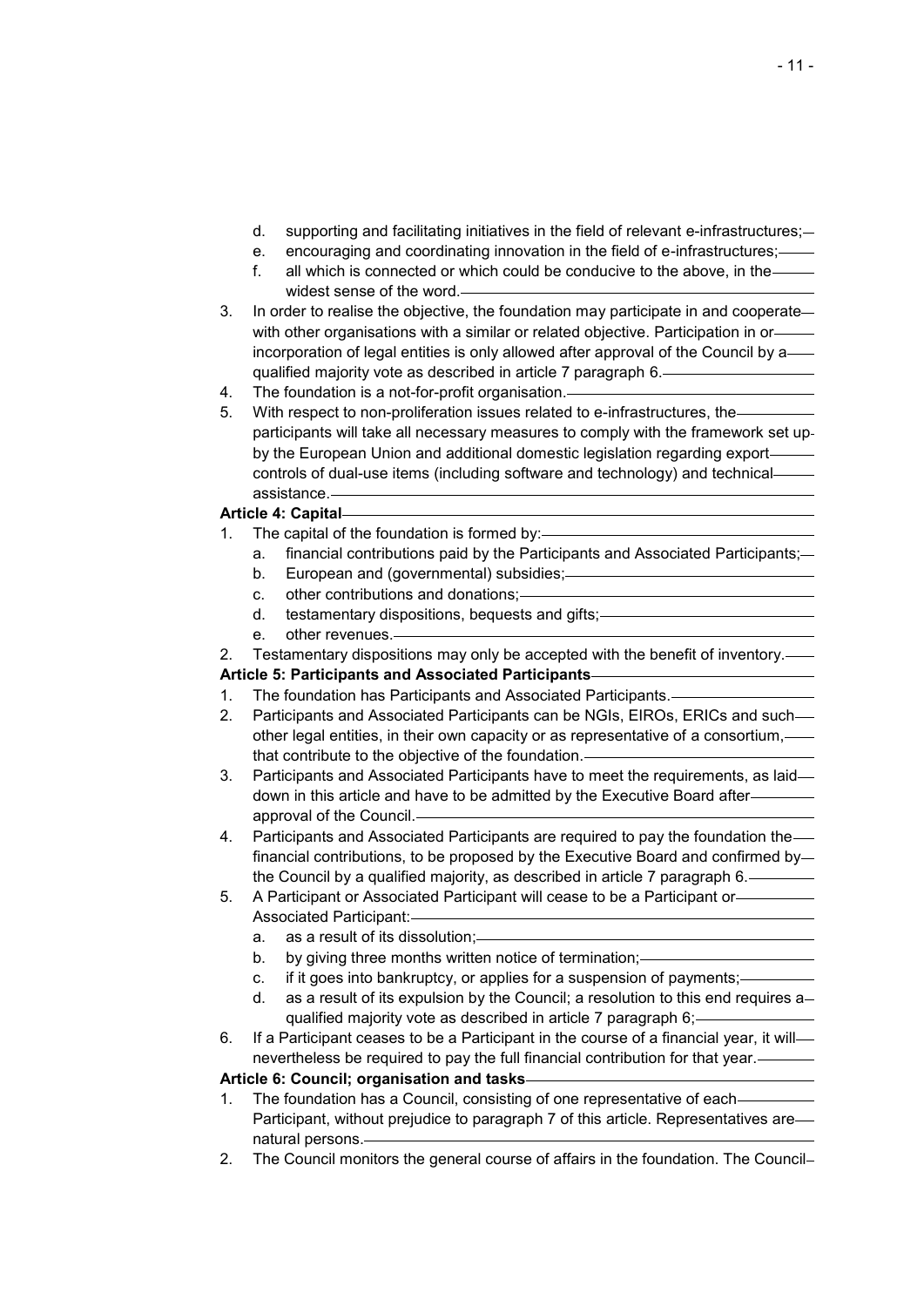is in particular responsible for appointing the members of the Executive Board as described in paragraph 2 of article 8 below. In the performance of its duties, the Council will be guided by the interest of EGI.eu.

- 3. The Council will meet at least twice a year, first within six months after the expiry of any financial year in order to adopt the annual account on the past year and then in the second six months period in order to approve the budget for the following calendar year.
- 4. The Council will furthermore meet whenever this will be deemed necessary by the chairperson, or by two representatives of Participants or a member of the Executive Board.
- 5. The Executive Board will timely provide the Council with the information necessary for the execution of its duties.
- 6. The Council or one or several of its members to be designated by it, will have access to all premises of the foundation and will hold the right to inspect all vouchers and accounting records of the foundation at any time. In this respect the Council, after consultations with the Executive Board, may call in the assistance of the (registered) accountant of the foundation, who shall be allowed to peruse the entire administrative records.
- 7. The Council will be chaired by a chairperson, appointed by it from its members. For the duration of his/her mandate the chairperson does not represent any Participant and the said Participant has to appoint a new representative.
- 8. The convening notices for the meetings will furthermore be sent by the chairperson with due observance of a period of at least twenty-one calendar days, disregarding the date of the convening notice and the day of the meeting. In urgent cases a shorter period will suffice such at the discretion of the chairperson.

#### **Article 7 Council; the decision-making process**

- 1. The voting rights of each Participant are related to the financial contributions referred to in article 5.
- 2. Associated Participants do not have voting rights.
- 3. Unless specified otherwise in these statutes, the Council will take decisions by an ordinary majority of the votes cast.
- 4. In case of an equality of votes, a new meeting will be convened within twenty-one calendar days. In case votes will be equally divided then, the proposal will have been rejected.
- 5. The Council may only take valid decisions if the number of members of the Council present or represented collectively holds a majority of the total voting rights.
- 6. A qualified majority vote requires a majority of at least two-thirds of the votes cast in a Council meeting at which the number of the Council members present or represented collectively hold at least two-thirds of the voting rights.
- 7. A member of the Council may only have himself or herself represented by adeputy or a proxy through a written power of attorney.
- 8. The Council may also take decisions without a meeting having been held, provided the opinion of the members of the Council will have been sought in writing and none of the members of the Council will oppose said manner of decision-taking.
- 9. The meetings of the Council will be attended by the Director, unless the Council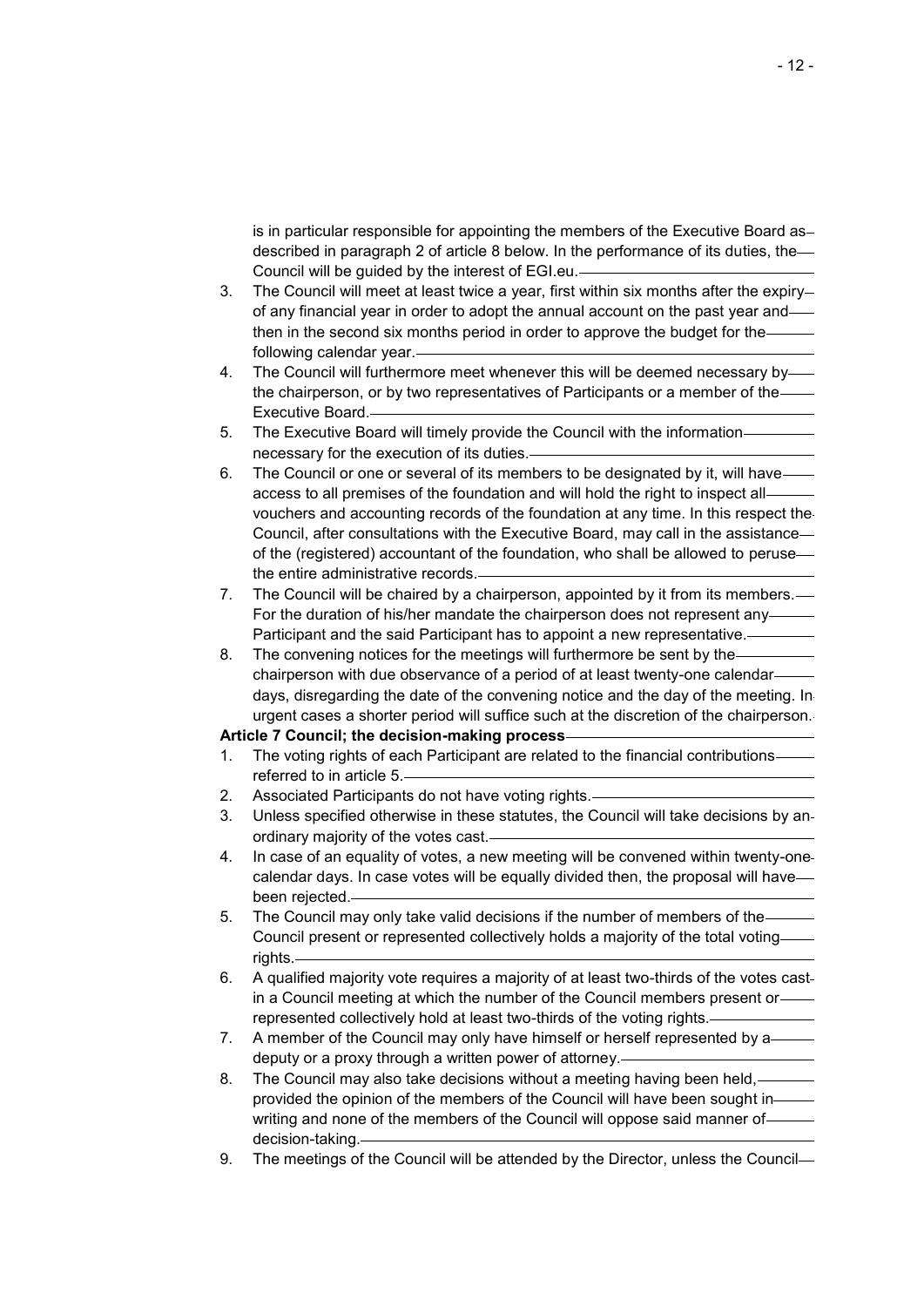will express the wish to meet without the Director attending.

10. Minutes will be kept of the proceedings at the meetings, which will be signed as soon as possible by the chairperson of the meeting and also by the person who has kept the minutes. It will also be stated in the minutes, which members of the Council have attended the meeting.

#### **Article 8: Executive Board**

- 1. The Council will appoint, suspend and dismiss the members of the Executive Board, subject to the provisions of this article. The Executive Board shall consist of minimally five (5) and maximally nine (9) members. The members of the Executive Board are natural persons. The Council will determine the number of members of the Executive Board.
- 2. Members of the Executive Board will be appointed by the Council for a period of at most two years, amongst candidates nominated by the Participants. The chairperson of the Council is in his or her capacity also chairperson of the Executive Board. One third of the members of the Executive Board shall retire by rotation according to a schedule, to be determined by the Executive Board; a member of the Executive Board retiring according to the rotation schedule shall be eligible for consecutive reappointment only once.
- 3. An incomplete Executive Board shall retain its powers. Vacancies shall be filled as soon as possible.
- 4. In case the sole member or all members of the Executive Board will be absent or unable to attend, the Council will deputise for the Executive Board, without prejudice to its competence to designate one or several persons from its number or otherwise for said purpose.
- 5. The Executive Board will lay down its procedure and decision-taking process in internal rules and regulations, which shall be approved by the Council.
- 6. Membership of the Executive Board will end:
	- a. as a result of decease or a written resignation;
	- b. in case a member of the Executive Board will be placed under legal restraint or will lose the free disposal of his or her capital in another manner;
	- c. as a result of dismissal by the District Court, in accordance with the provisions in article 298 of Book 2 of the Netherlands Civil Code;
	- d. as a result of dismissal, effected by the Council: a decision to this end requires a qualified majority vote as described in article 7 paragraph 6.

## **Article 9: Tasks of the Executive Board**

- 1. The Executive Board is charged with the management of the foundation, for which it is accountable to the Council.
- 2. Without prejudice to the provisions laid down elsewhere in these statutes, the following resolutions of the Executive Board will be subject to the approval of the Council:
	- a. the adoption of the budget;
	- b. the adoption and amendment of policies and activity plans for any year or a series of years.
	- c. the employment conditions of the personnel employed by the foundation.
	- d. the appointment of the (registered) accountant;
	- e. the application for bankruptcy and for a moratorium on payments of the foundation;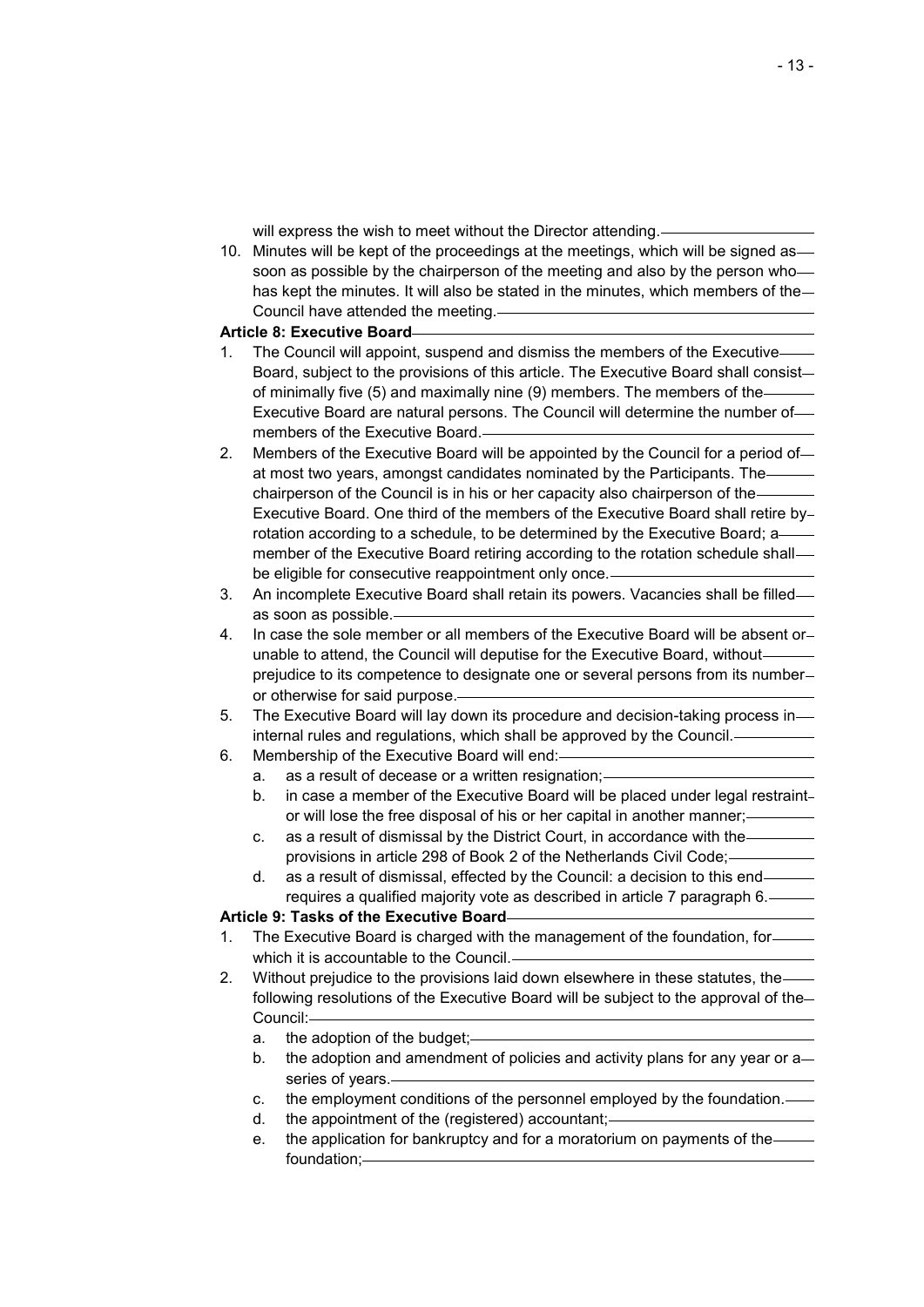- f. the termination of the employment of a substantial number of employees simultaneously or within a short period of time;-
- g. the contracting of money loans in excess of a limit determined by the Council, which limit may at all times be changed by the Council within a fixed period.
- h. litigation, not being debt collections or actions in summary proceedings.
- 3. The Executive Board will furthermore require the approval of the Council for such managerial resolutions as laid down by the Council in its specifically defined resolution of which the Executive Board will be notified.

## **Article 10: Representation**

- 1. The Executive Board will represent the foundation. The power of representation will also accrue to two members of the Executive Board acting jointly.
- 2. The Executive Board may also grant one or more of its members or third parties, either jointly or individually, a power of attorney, permanent or otherwise, to represent the foundation within the restrictions laid down in that power of attorney.
- 3. The Council will lay down its procedure in internal rules and regulations in the cases it considers to be a conflicting interest between the member(s) of the Executive Board and the foundation.

## **Article 11: Director**

- 1. The daily management of the foundation may be entrusted to the Director.
- 2. The Director is appointed, suspended and dismissed by the Executive Board, after approval of the Council.
- 3. The Director carries out his or her tasks within the competences mandated to him or her by the Executive Board.

## **Article 12: Personnel employed by the foundation**

- 1. Persons employed by the foundation may not act as members of the Council or the Executive Board.
- 2. The Executive Board appoints, suspends or dismisses personnel employed by the foundation.
- 3. The Executive Board determines the salary and arranges the other employment conditions.

## **Article 13: Annual account**

- 1. The financial year of the foundation will coincide with the calendar year.
- 2. At the end of each financial year, the accounting records of the foundation will be balanced; within five months after the end of the financial year the Executive Board will compile the annual account, consisting of a balance sheet and a statement of income and expenditure with an explanatory memorandum.-
- 3. The annual account of the foundation will be audited by a (registered) accountant appointed with due observance of the provisions in article 9 paragraph 2, who will report his or her findings to the Council.
- 4. The Council will adopt the annual account. A decision to this end requires a qualified majority vote. The annual account will be signed by the full Executive-Board; in case one or several of them will be lacking, the reason thereof will be stated.

## **Article 14: Amendment of the articles**

1. The articles may only be amended by a resolution of the Council.